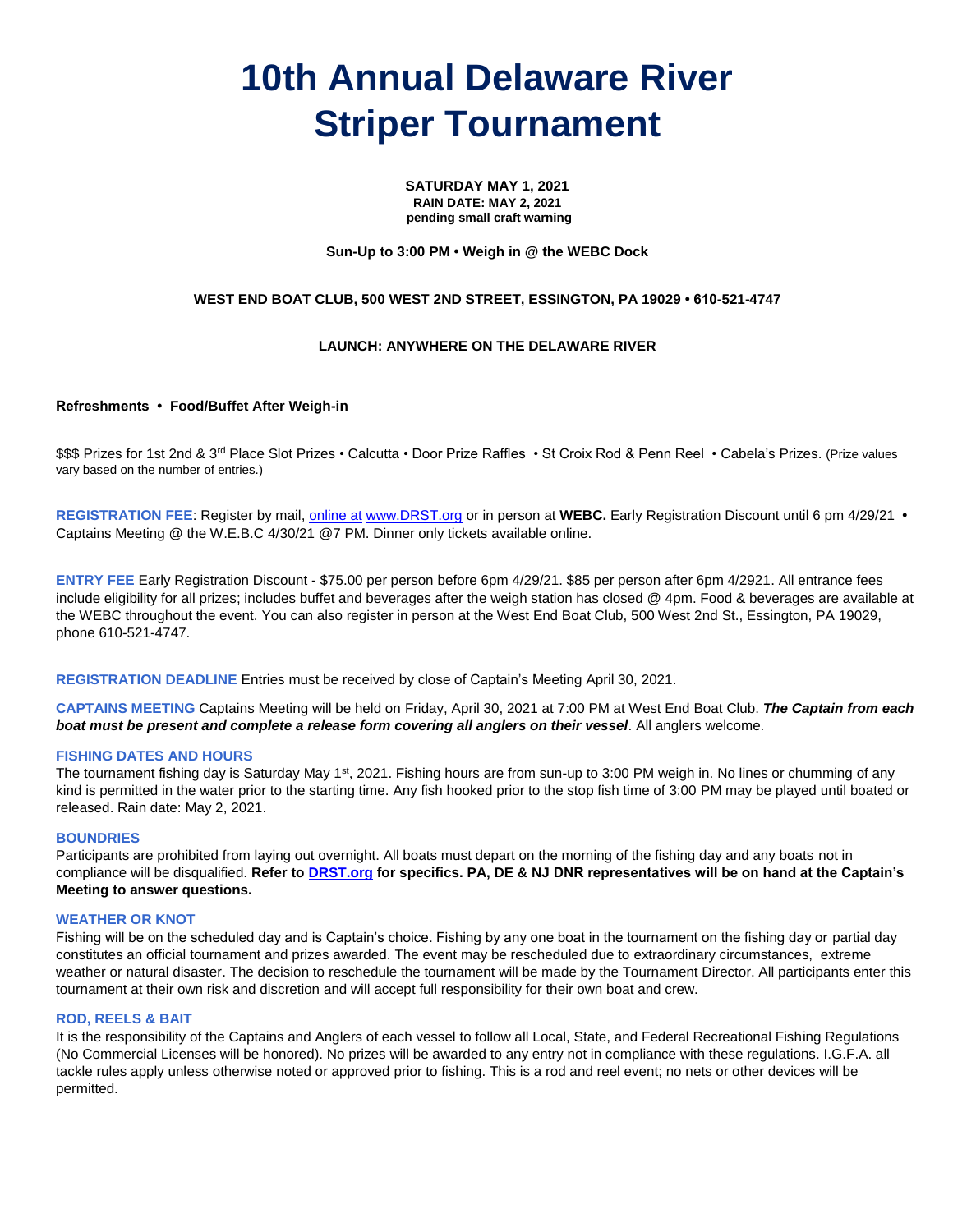# **WEIGHING YOUR CATCH – FOR THE SLOT**

All eligible slot fish must be registered and in line for weigh-in no later than 4:00PM on the scheduled fishing day. All weighable slot fish must be brought to the WEBC by boat for weigh-in. If any question arises as to the qualifications of a fish, tournament officials have the option of gutting and/or retaining the fish for judges' inspection and future reference. Fish must be in a fresh and edible condition. Judges decision is final.

# **THE PRIZES – Complete Rules at DRST.org**

SLOT – Heaviest combined weight of 2 legal fish per boat will be awarded 1<sup>st</sup>, 2<sup>nd</sup> & 3<sup>rd</sup> place cash prizes\*. In case of a tie, respective prize \$ will be combined and split in half.

**CALCUTTA – add'l \$25 pp to enter.** Cash prize\* for longest fish. Digital photo including official DRST marker ( at Captain's Meeting) must be submitted no later than 4:00PM on the scheduled fishing day.

\*Prize money is based on the number of anglers registered

#### **COMMUNICATION**

All communication between judges at the tournament headquarters and fishermen during fishing times will be monitored on VHF channel 68.

# **Important Contact Information:**

West End Boat Club 610-521-4747

#### **Tournament Director**:

Lou Perti 610-299-8566

#### **Officials**

Jim Salvey 484-576-6751

Keith Crowley 610-290-2302

Eric Stong 610-800-2323

Mike O'Keefe 484-686-7402

# **PA State Fish & Game Officer**

Ron Evancho 724-610-7658

| <b>Weight Masters</b> | Photographer |  |
|-----------------------|--------------|--|
| Jim Salvey            | Mike O'Keefe |  |
| Mike O'Keefe          |              |  |

#### **ADDITIONAL RULES & REGULATIONS**

- All boats & anglers must be registered and paid in full prior to the end of the Captains Meeting on April 30, 2021. Registration fees are non-refundable.
- The Delaware River Striper Tournament is a strong advocate of catch and release and conservation.
- Any protests must be submitted in writing to the Tournament Director by no later than 7:00PM on Saturday, May 1, 2021. The Rules Committee at their discretion may use polygraph test on any Captain, crew member or angler to reach a decision. By virtue of your paid entry all participants agree to the final decision of the Rules Committee.
- The tournament and its sponsors are not responsible for the conduct, personal injury, damages or negligence on the part of any participant.
- The Tournament Committee reserves the right to inspect any boats entered into the tournament without notice.
	- Any last minute changes to the rules will be announced at the Captain's Meeting on Friday, April 30, 2021.